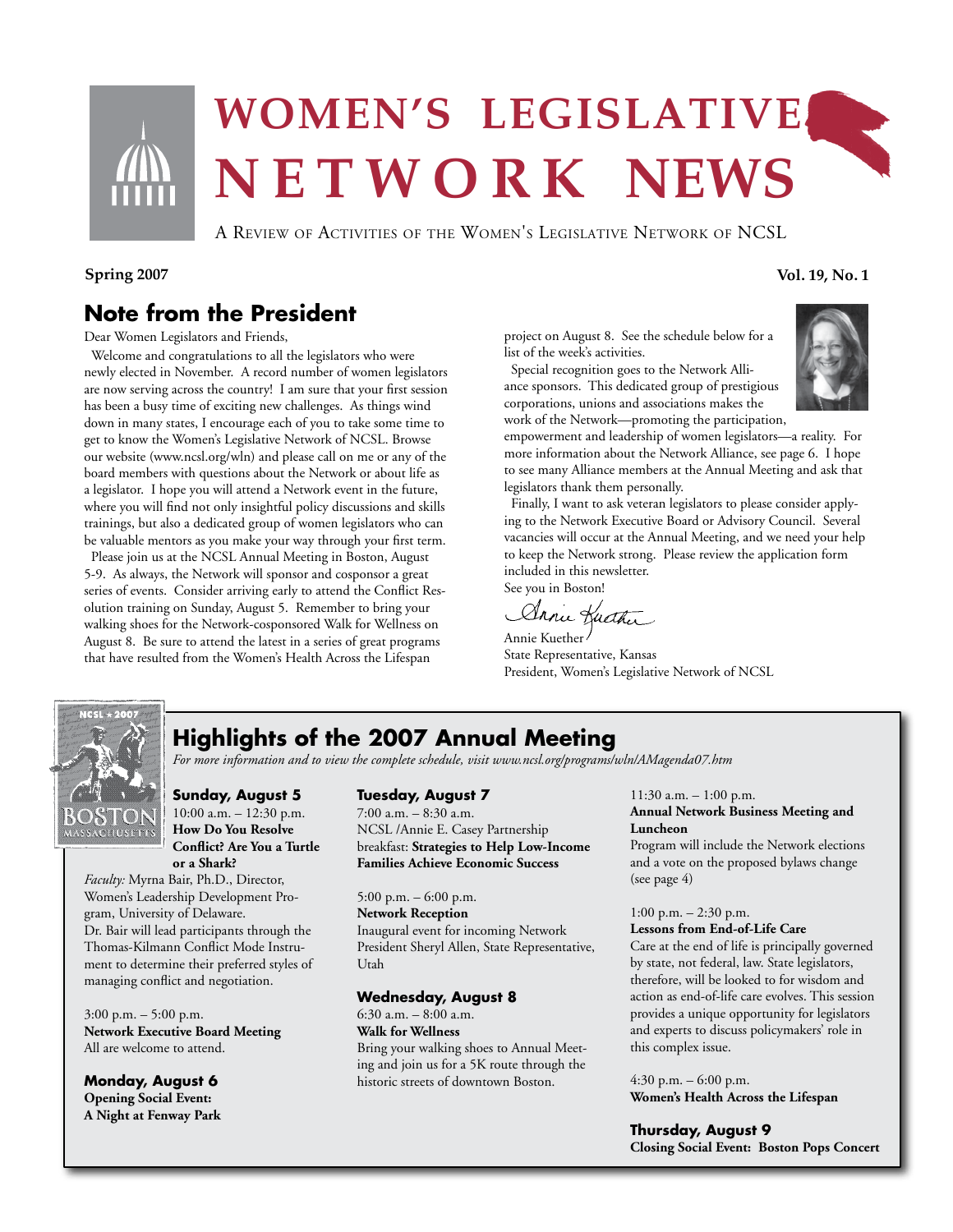# **To Update You . . .**

**NCSL Fall Forum, Dec. 5-8, 2006, San Antonio, Texas** More than 50 legislators gathered for the **Women's Health Across the Lifespan** seminar on Wednesday, December 6. The meeting was the result of ongoing collaboration between the Network and the NCSL Health Program, supported by a grant from Novartis Pharmaceuticals. Participants and faculty spent the morning engaged in lively discussion about health policy issues and the importance of paying attention to women's health needs. **Dr. Wanda Jones**, Deputy Assistant Secretary for Health (Women's Health), U.S. Department of Health and Human Services, and the Director of the Office on Women's Health, presented *Thinking Differently: Opportunities for Improving Women's Health Through A Higher-Level Approach*. Dr. Jones spoke about federal initiatives to improve the health and well-being of U.S. women and girls through innovative programs and collaboration among the states.

**Dr. Michelle Berlin**, of Oregon Health and Science University, is an Associate Professor, departments of Obstetrics and Gynecology, Public Health and Preventive Medicine, and Medical Informatics and Clinical Epidemiology and Director of the Center of Excellence in Women's Health. In the session, *Women's Health Report Card*, Dr. Berlin spoke of state initiatives on women's health and examined policy options resulting from the national report card, "Making the Grade on Women's Health."

**Dr. Sandra Guerra-Cantu** is Public Health Regional Medical Director, Texas Department of State Health Services, in San Antonio. **Suncerria Tillis** was manager of the Arizona Health Disparities Center/Healthy Arizona 2010, Arizona Department of Health Services, in Phoenix. As faculty for *State Perspectives in Women's Health: The Texas and Arizona Experiences*, they discussed how their states are addressing women's health and health disparities and shared some successes and challenges.

Following the seminar, the **Women's Health Advisory Committee**, a small group of legislators, met for the first time to review the project and discuss ideas for future programming. Visit the Women's Health Across the Lifespan website for more information about the project and to view faculty PowerPoint presentations from this meeting: http:// www.ncsl.org/programs/health/ womenmain.htm.

The **Network Executive Board Meeting** also was held December 6. Attendees reviewed past activities and discussed plans for upcoming events at the NCSL Spring Forum and Annual Meeting 2007. They heard an update about ongoing collaboration between the Network and NCSL's partnership with the Annie E. Casey Foundation. The Network, which has cosponsored several sessions at NCSL meetings about strengthening economic opportunities for low-income families, plans to continue working with the Casey Partnership. The board also discussed changing the structure of the officers. See page 4 for a complete explanation of the proposed change to the Network Bylaws. Meeting minutes are available upon request.

On December 7, the Network cosponsored **Starting on the Right Foot: New Member Orientation** with the NCSL Legislative Effectiveness and State Government Committee. The roundtable discussion was led by experts who provided advice on how to plan more involved and interactive new member orientations. They discussed what and how to teach at these sessions and who should be teaching. They also talked about how to plan new member orientation so that first-termers continue to learn throughout the legislative session. The Network provided information about programs that some state women's caucuses provide for new members.

#### **CHECK OUT THE NETWORK WEBSITE:**

**www.ncsl.org/wln** 

#### **NCSL Spring Forum, April 19- 21, 2007, Washington, D.C.**

The **Women's Health Across the Lifespan Advisory Committee** met on April 19. The small group of legislators from various backgrounds reviewed the NCSL project's products and activities and discussed the best way to communicate information to NCSL constituents. They also discussed top women's health issues of the 2007 session and brainstormed ideas for future meeting topics. There will be a women's health session at the NCSL Annual Meeting in Boston. If you would like to be informed of project developments, please contact Katie Fischer, Network policy associate.

The Network cosponsored **How to Be a Media Rock Star** with the NCSL Legislative Effectiveness and State Government Committee on April 20. Gene Rose, NCSL's co-director of communications, provided tips on how to develop rapport and a strong ongoing relationship with the media. According to Gene, a media rock star: knows how the media operates; is accessible; builds media relationships; becomes THE expert on the issues; creates compelling messages; understands that public perception is reality; confidently craves the spotlight; remains cool under pressure; and creates a brand. View Gene's PowerPoint presentation at www.ncsl. org/programs/wln/SFevents2007.htm.

The Network sponsored the **General Session Breakfast** on April 21. Pollsters Celinda Lake and Kellyanne Conway are authors of *What Women Really Want: How American Women are Quietly Erasing Political, Racial, Class and Religious Lines to Change the Way We Live.* They discussed what voters think about major issues—energy policy, immigration, the economy and the war in Iraq—then described what the prevailing public opinion means to state legislators and provided useful tips for how to frame the issues to voters. Listen to Lake's and Conway's presentation at www.ncsl.org/programs/wln/ SFevents2007.htm.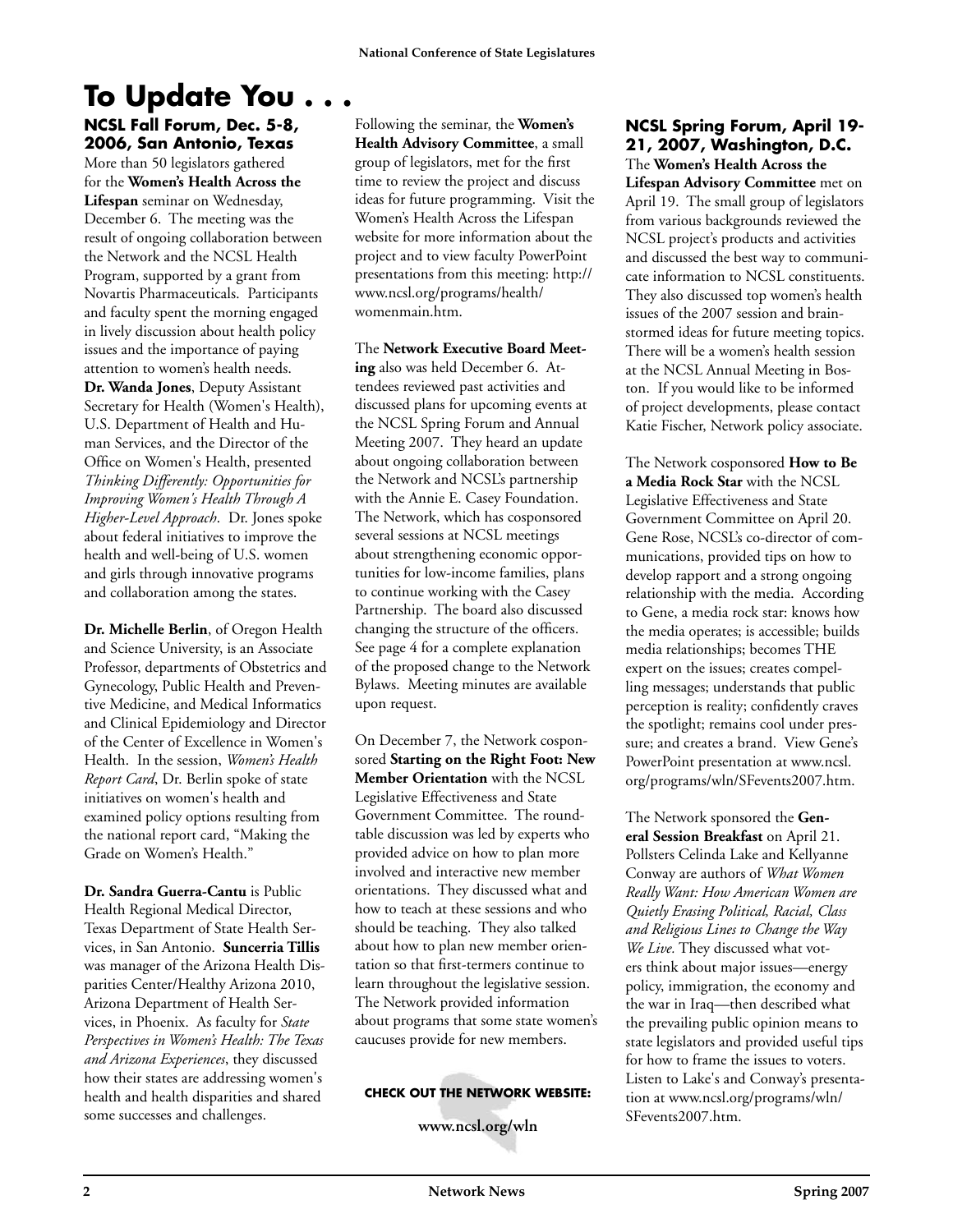### **News from the Network Board and Advisory Council**

*If you're a member of the Board or Advisory Council and would like to share news about interesting legislation in your state, contact Katie Fischer (303) 856-1514 or katie.fischer@ncsl.org*

#### **Delaware State Senator Liane Sorenson inducted into Hall of Fame of Delaware Women**

Senator Liane Sorenson was inducted into the Hall of Fame of Delaware Women at the 26th Annual Hall of Fame of Delaware Women Reception and Award Ceremony on March 15. Senator Sorenson, a past president of the Women's Legislative Network of NCSL, has held many notable leadership positions, including



Director of Women's Affairs at the University of Delaware and Minority Whip of the State Senate. Senator Sorenson has sponsored and co-sponsored numerous important pieces of legislation, including the Breast Cancer Tax Check Off; Establishment of the Cancer Consortium and Office of Women's Health; Securing the Privacy of Genetic Testing; the Historical Preservation Tax Credit; Sentencing Reform; and Creation of the Office of the Child Advocate. Since 1981, the Delaware Commission for Women has celebrated Women's History Month by recognizing and honoring the achievements and contributions of exceptional Delaware women.

#### **Update from the California Women's Caucus**



The members of the California Legislative Women's Caucus intend to make the most of 2007. We came together as the year began and celebrated the rise of Speaker Nancy Pelosi. Members of our caucus soon were on Capitol Hill, meeting with the new speaker and with women chairs and others in the California delegation. We met with Lois Capps,

chair of the Congressional Women's Caucus, and offered to join her to build a new era of cooperation and communication between our two caucuses.

We then began to gather our resources, pool our ideas, and build the first-ever legislative platform, focused this year on women, children and working families. Our caucus has supported legislation in the past but has never before put our collective stamp on a set of bills. We believe this is an important step in the evolution of the Women's Caucus.

In short, this already has been an incredible year for women. We all are beneficiaries of change at the national level, and we hope to make the kind of changes in California that will pave the way for ever greater contributions from women in the future.

Assemblywoman Patty Berg Chair of the California Legislative Women's Caucus

#### **Update from the Connecticut Task Force on Human Trafficking**

Connecticut Representative Marie Lopez Kirkley-Bey, a Network board member, shares this report from the Connecticut Interagency Task Force on Trafficking in Persons. Senator Andrea Stillman, a Network Advisory Council member, chaired the task force, which was convened in 2004.



*Kirkley-Bey*

As a basis for its research, the task force defines human trafficking as, "all acts involved in the recruitment, abduction, transport, harboring, transfer, sale or receipt of persons, within national or across international borders, through force, coercion, fraud or deception, to place persons in situations of slavery or slavery-like



conditions, forced labor or services, such as forced prostitution or sexual services, domestic servitude, bonded sweatshop labor or other debt bondage." The U.S. Department of State estimates that between 600,000 and 800,000 people are trafficked across international borders each year. It is estimated that 80 percent are female and up to 50 percent are children. Between 14,500 and 17,500 people are trafficked into the United States each year.

Connecticut task force members include elected officials, law enforcement officials, leaders of state agencies, community-based advocates and providers of services to victims. The task force made five recommendations in January 2006:

- 1. Establish contractual relationships with other state agencies or nongovernmental agencies to coordinate efforts to assist victims of trafficking.
- 2. Establish interagency protocols and collaboration between federal, state, and local law enforcement, state and governmental agencies, child welfare agencies, and nongovernmental organizations.
- 3. Increase public awareness and outreach by training law enforcement, social service providers, and nongovernmental organizations and develop a public awareness campaign.
- 4. Provide funding to service providers who assist victims.
- 5. Establish a Trafficking in Persons Council.

Many of these recommendations were passed in *PA 06-43, An Act Concerning Trafficking in Persons*, which became effective July 1, 2006.

For more information about the Connecticut Task Force and the report, visit http://www.cga.ct.gov/PCSW/Trafficking/traffickinghome.htm.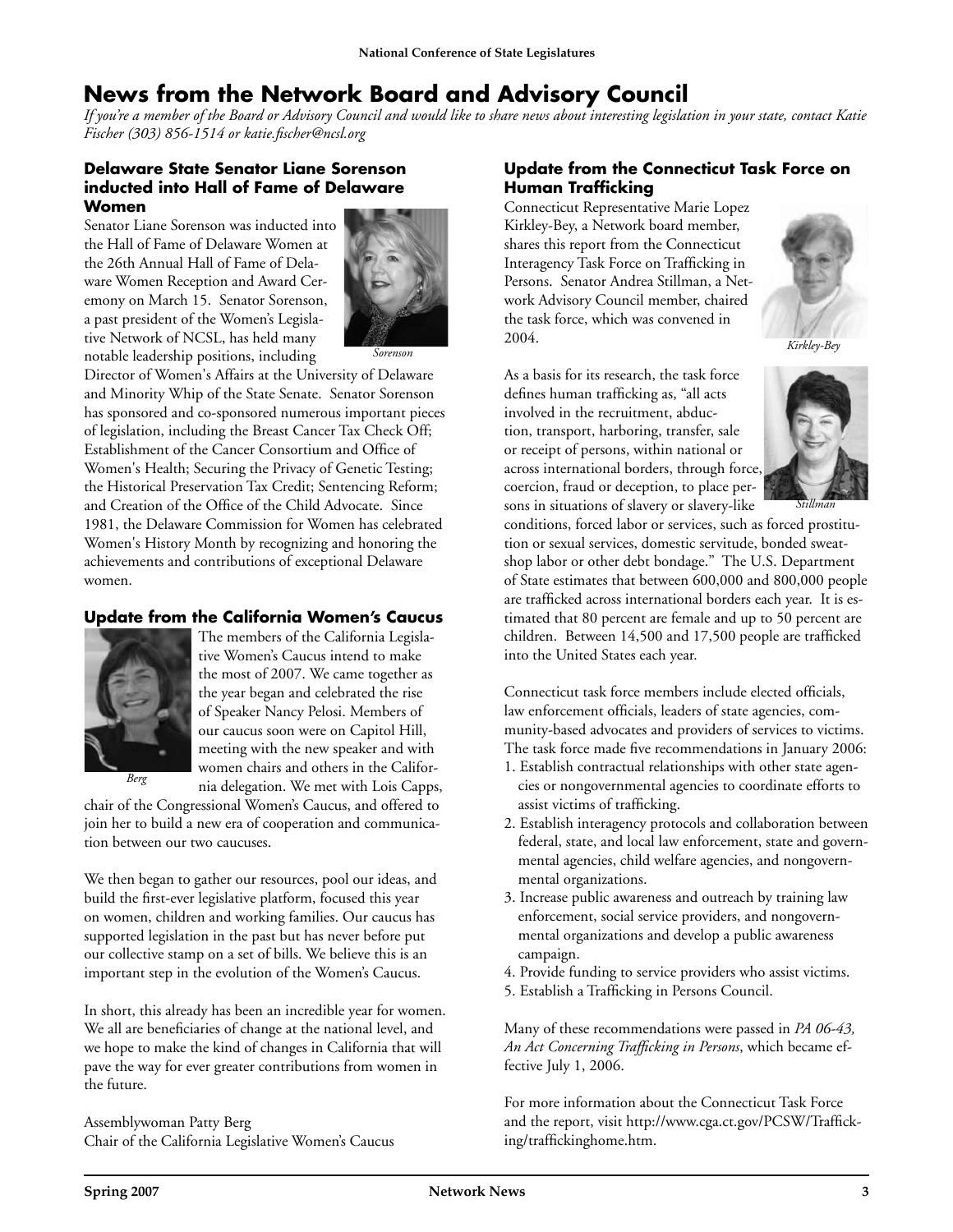# Notice

#### **Proposed Change to Network Bylaws**

The Women's Legislative Network Executive Board has approved a change to the Network bylaws. The proposed change will add the position of President-Elect to the Network Executive Board. The four Network officers (Immediate Past President, President, President-Elect and Vice President) would alternate political parties. The board proposed this change to allow officers more time to grow and pursue their interests during their term of leadership (which would increase to four years), and to more closely mirror the officer structure of the NCSL Executive Committee. View the proposed bylaws revision at www.ncsl.org/programs/wln/ 2007bylawschange.htm. All women legislators are invited to vote on the bylaws change at the Network Annual Business Meeting on Wednesday, August 8, at the NCSL Annual Meeting in Boston. (See page 1 for the complete meeting schedule.)

#### **Would YOU Like to Become a Network Board Member?**

The Network Nominating Committee is accepting applications for Network Executive Board membership for 2007-2008. The following positions will be vacant: President (Republican), Vice President (Democrat), two Eastern Regional Positions (Republican and Democrat), one Western Regional Position (Republican), one Midwestern Regional Position (Democrat) and one At-Large Position (Democrat). See the enclosed application form for more information.

#### **At A Glance: Asset Development and Financial Literacy**

Financial literacy is a broad term that has multiple meanings, depending on an individual's situation. It may mean learning how to create and manage a household budget, learning how to invest money for retirement, or participating in one-on-one coaching and counseling to learn how to buy a house or start a business. It also is part of an overall strategy to increase economic security for lower-income families. At a time when debt, foreclosures and personal bankruptcy filings are reaching new heights, state legislators are implementing various policies to ensure that students and adults have the tools they need to manage their personal finances. At least 20 states have introduced legislation in 2007 to address personal finance education, as did at least 23 states in 2006 and 30 states in 2005. Common themes among the bills include:

- Designating the month of April (to coincide with the federal income tax deadline) as Financial Literacy Month to raise public awareness about the need for increased financial literacy.
- Requiring personal finance classes for high school graduation or encouraging school districts to include financial literacy as part of regular math or economics curricula, either at the high school level or for all grades K-12.
- Establishing financial literacy task forces or councils to study problems affecting citizens that result from a lack of financial education and to recommend resources, programs and solutions.
- Regulating credit card marketing to college students, such as prohibiting a gift exchange for a student credit card application. Or, requiring that public colleges and universities offer credit education programs.

For more information about financial literacy policies, visit www.ncsl.org/programs/banking/FinLiteracy\_Introduction.htm.



#### *Strengthening Military-Community Partnerships: Land Use, Clean Energy and Mission Change*

States and military installations have unique opportunities to work together to develop and implement proactive strategies to meet future challenges and strengthen the installation/ community relationship. Learn about press-



ing current issues facing military communities and discover how states and military installations can address issues in three areas: compatible land use near military bases; clean energy and environmental practices; and overall development of installation/community partnerships. Order your copy at www.ncsl.org/bookstore.

#### **New!**

Check out *State Legislatures* magazine's new, expanded website at www.ncsl.org/ magazine. It's a timely stop for news about state legislatures, with links to daily news, The Thicket at State Legislatures blog, The Buzz at State Legislatures podcast, an



audio/video library of recordings from NCSL meetings, and new online columns about ethics and federalism. The updated magazine site also invites your input about the articles.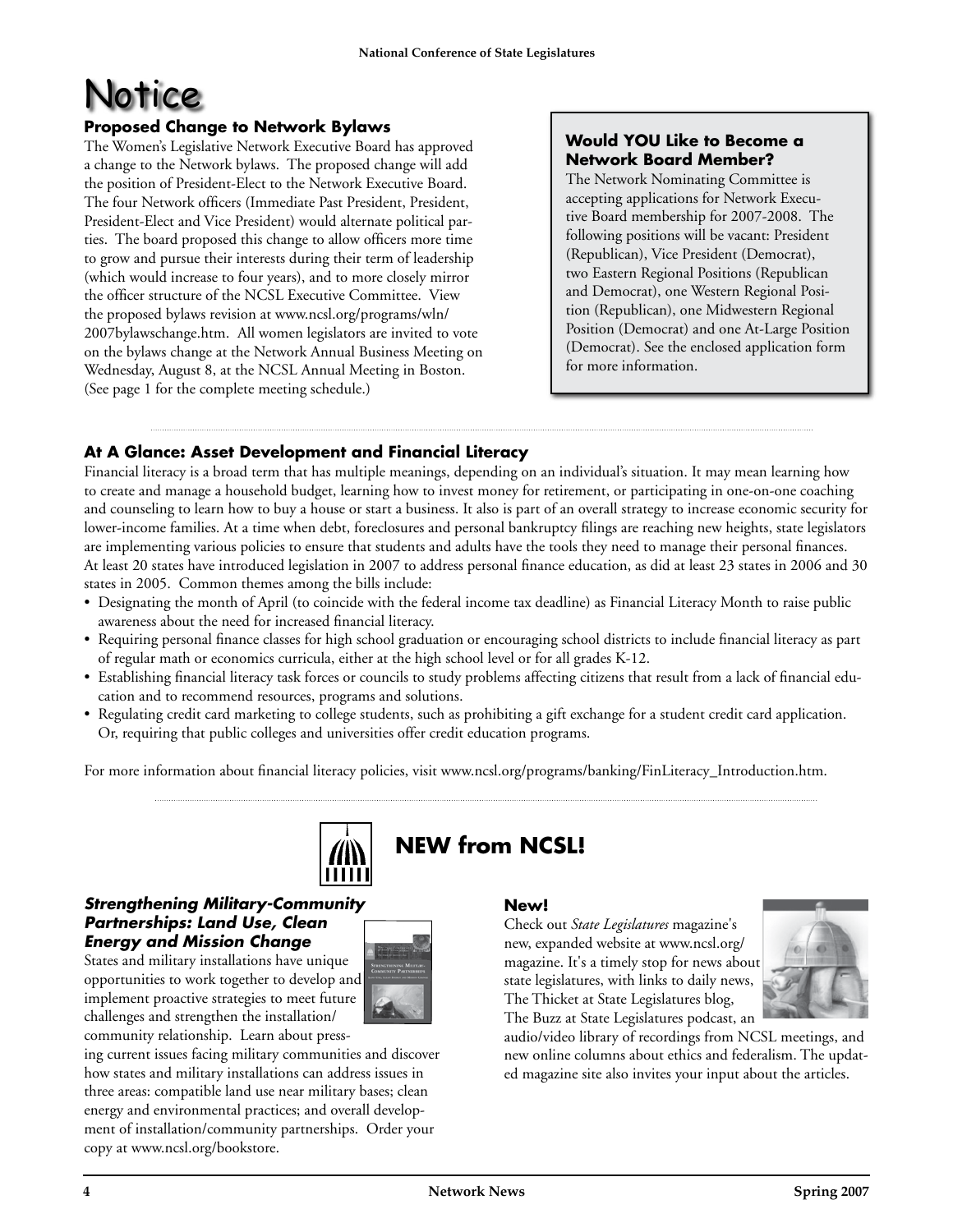WOMEN'S LEGISLATIVE NETWORK OF NCSL

# Apply to the Network Executive Board

*Available Positions:* President (Republican) **Vice President** (Democrat) **Two Eastern Regional positions** (Democrat and Republican) **One Midwestern Regional position** (Democrat) **One Western Regional position** (Republican) **One At-Large position** (Democrat)

Please circle the position of interest and attach your biography or resume as well as a brief description of why you are interested in becoming a board member.

| Name<br><u> 1989 - Johann Stein, mars an de Frankryk († 1958)</u>                                                                 |       |
|-----------------------------------------------------------------------------------------------------------------------------------|-------|
| Position<br><u>and the state of the state of the state of the state of the state of the state of the state of the state of th</u> |       |
| Address                                                                                                                           |       |
|                                                                                                                                   |       |
| Phone                                                                                                                             | Email |

If selected by the Nominating Committee, I will \_\_\_\_ will not \_\_\_\_ be able to attend the NCSL Annual Meeting August 5-9, 2007 in Boston, Massachusetts.

The Network Business Meeting, including the 2007-2008 election, is on Wednesday, August 8.

*We appreciate your interest and look forward to working with you in the future!*

#### **Please respond by Wednesday, June 13, 2007**

*Katie Fischer, Policy Associate Women's Legislative Network of NCSL 7700 East First Place Denver, CO 80230 Phone: 303-856-1514 FAX: 303-364-7800 katie.fischer@ncsl.org*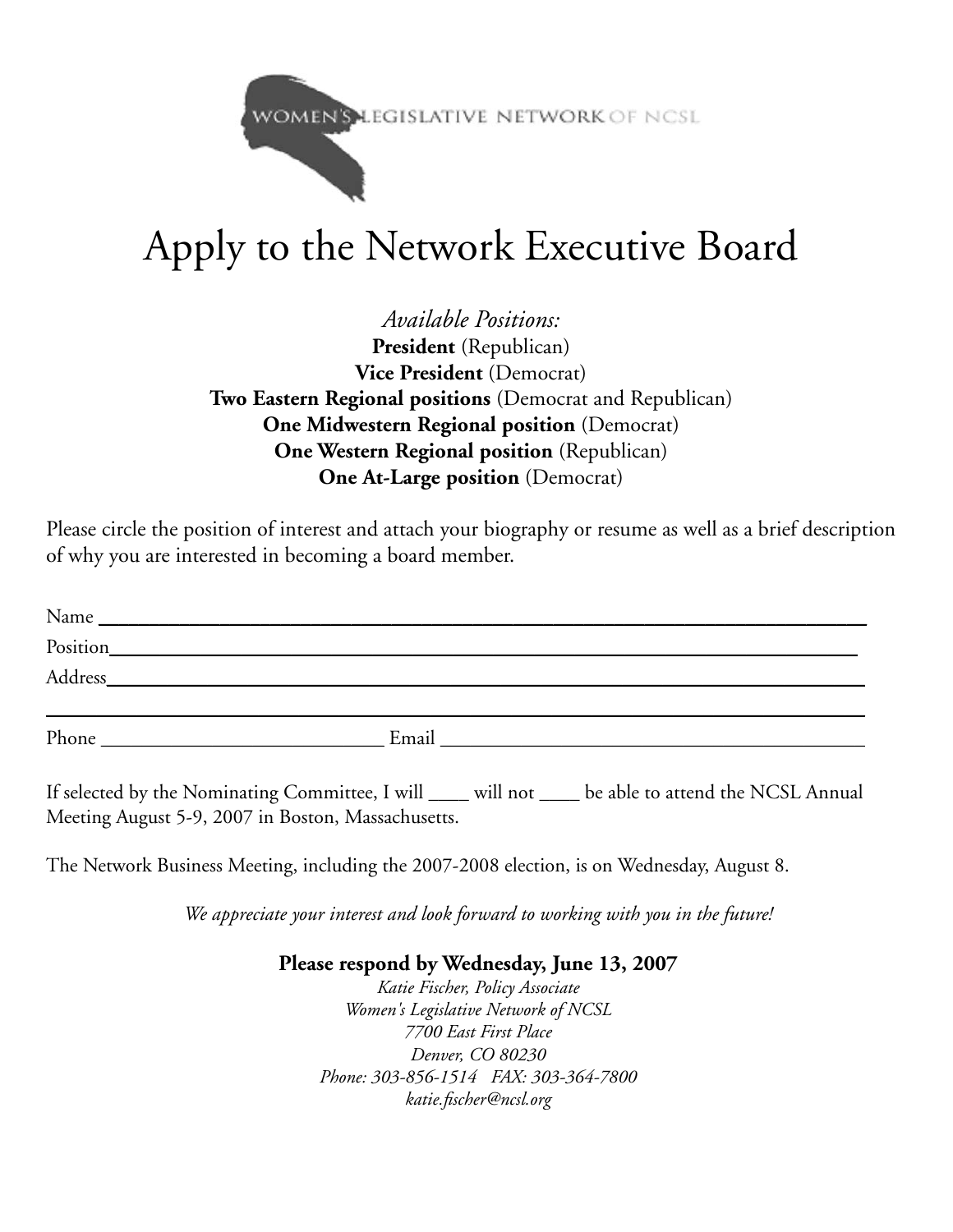

# The Network needs you for the Executive Board!

# Please complete and fax back the application on the reverse side!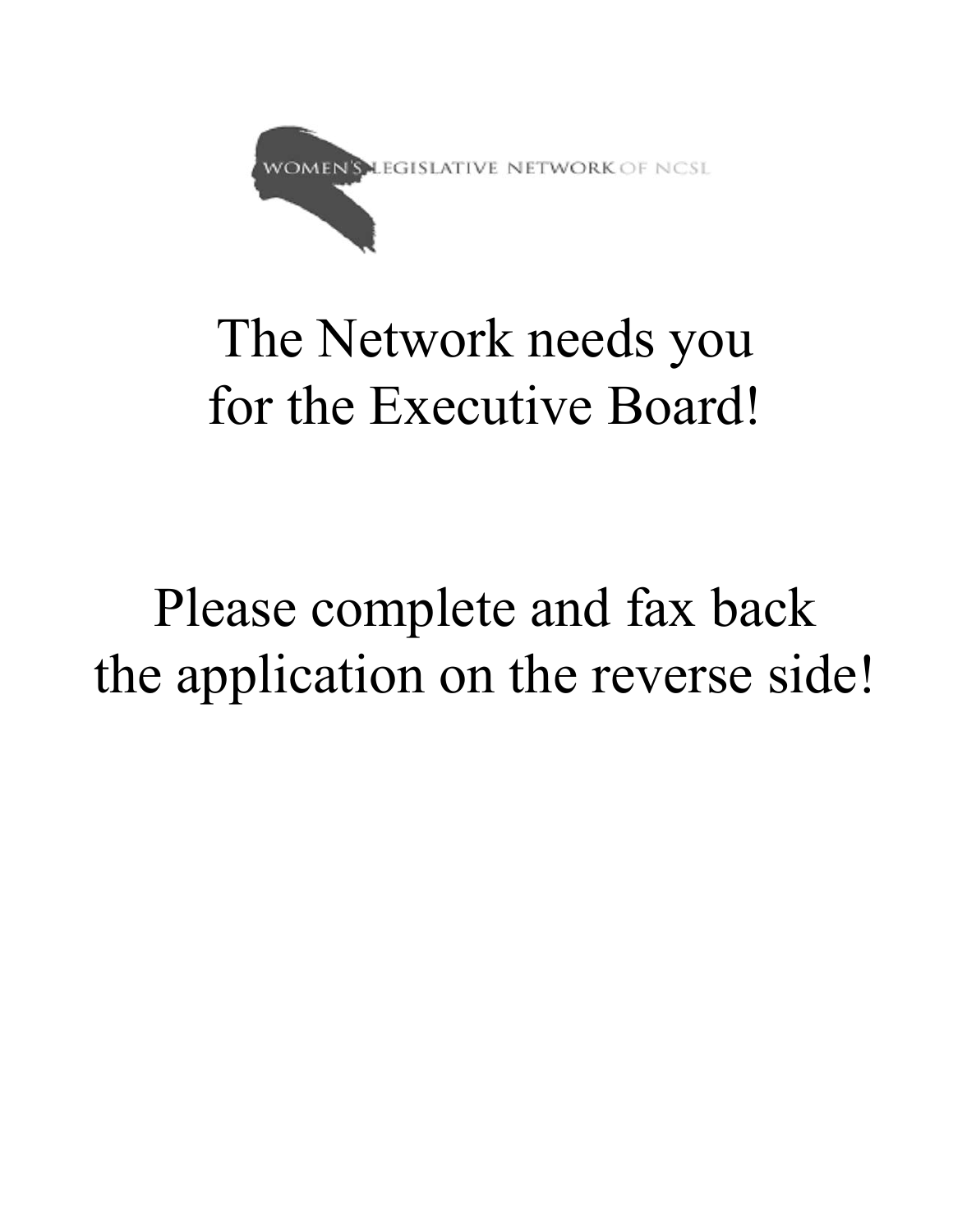#### **Women's Health Across the Lifespan**

National Women's Health Week 2007 began on Mother's Day, May 13, and ended on May 19. The week included National Women's Check-up Day and the kick-off to the WOMAN Challenge, an eight-week program for individuals and teams to increase their physical activity. The WOMAN (Women and girls Out Moving Across the Nation) Challenge offered free pedometers to the first 10,800 participants, who set physical activity goals and tracked their progress in an online journal.

National Women's Health Week was sponsored by the U.S. Department of Health and Human Services' (HRSA) Office on Women's Health. The WOMAN Challenge attempts to address the growing obesity epidemic in the United States. According to the Centers for Disease Control and Prevention (CDC), the most recent data estimates that 66 percent of adults are overweight or obese; just under half of this 66 percent are considered obese. Obesity is defined as a body mass index (BMI) greater than or equal to 30. The statistics for young people also are alarming: 17 percent of children and adolescents between the ages of 2 and 19 are overweight.

#### **Connecting America: Broadband Policy at Annual Meeting**

NCSL will host an intensive one and one-half day meeting about broadband policy issues and options on Aug. 4-5, 2007. Held in conjunction with the NCSL Annual Meeting in Boston, this meeting will inform state legislators about the importance of broadband to state economies and the social benefits it can bring to communities. The meeting is designed to help legislators better understand successful broadband deployment

strategies; the role of task forces and commissions in developing and coordinating innovative solutions; and state-funded incentives. Contact Pam Greenberg (Pam. Greenberg@ncsl.

**Saturday, August 4**

8:00 a.m. – 12 noon: Connecting America Site Visits 1:30 p.m. – 7:30 p.m.: Connecting America Meeting **Sunday, August 5** 9:30 a.m. – 1:00 p.m.: Connecting America Meeting

org) or Bob Boerner (Bob.Boerner@ncsl.org) for additional information about this informative meeting.

**Women's legislative Network News** Published by the National Conference of State Legislatures, 7700 East First Place, Denver, Colorado 80230, (303) 364-7700.

**William T. Pound, Executive Director Katie Fischer, Network Policy Associate** Special thanks to Leann Stelzer and Emily Rogers at NCSL for their help in preparing this edition of the *Network News*.



The HRSA *Healthy People 2010 Goals*, which serve as national health objectives, have addressed the issues of being overweight and obese. *Healthy People 2010* aims to "reduce the proportion of children and adolescents who are overweight or obese," and "reduce the proportion of adults who are obese."

Policymakers have taken notice of this epidemic. Being overweight or obese substantially increases one's chances of illness from cardiovascular disease, hypertension and type 2 diabetes. These conditions are some of the leading causes of death and disability in women today. The cost of these conditions to states and the health care system is staggering. In 2003, CDC-sponsored researchers estimated that the annual medical expenses attributable to U.S. obesity were \$75 billion, about half of which was paid with Medicare and Medicaid funds.

For NCSL resources about women's health, obesity and physical activity, visit www.ncsl.org/programs/health/ womenmain.htm.

#### **Invitation to Join the Network of Women Parliamentarians of the Americas**

The Parliamentary Confederation of the Americas (COPA) is a continental organization that aspires to bring together members of the 300 parliamentary assemblies of the unitary, federal, and federated states, regional parliaments, and interparliamentary organizations of the Americas. The Network of Women Parliamentarians of the Americas operates within COPA to prevail upon all the continent's legislative bodies to consider matters that particularly concern women.

Since 1999, the Network has developed expertise in areas upon which we, as women parliamentarians, can act. The challenges we face within our respective states and parliaments often transcend national borders. It follows that only collective and concerted reflection can enable us to advance effective, lasting solutions. This year, the Network has given priority to human trafficking, which currently is the subject of an in-depth study that will allow us to orient the positions adopted by our organization.

The Executive Committee of the Network of Women Parliamentarians of the Americas will meet in Los Angeles, Calif., on June 22, 2007. We invite women state legislators to join us. For further information, contact the Network's Secretariat by e-mail at feminamericas@assnat.qc.ca, or by telephone at (418) 644-2888, and visit our website at www. feminamericas.org.

#### *Aparecida Gama*

President, Network of Women Parliamentarians of the Americas and Member, Legislative Assembly of the State of Rio de Janeiro, Brazil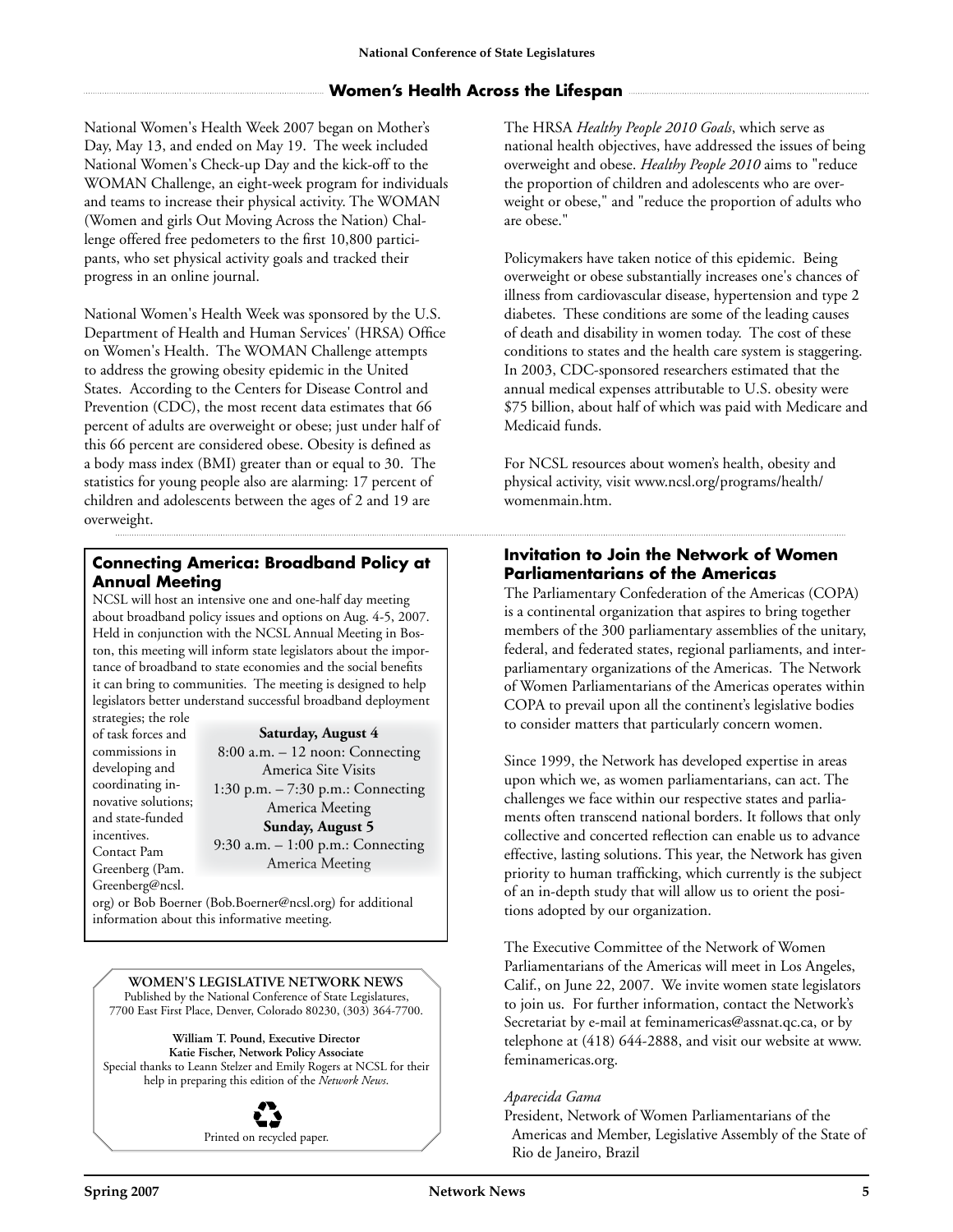### **We Couldn't Do It Without You!**

Alliance members are a vital part of the Network. We value our relationships with Alliance members and appreciate the support they provide to women legislators through the Network.

#### *Sponsor (\$5,000)*

- *•* AstraZeneca
- *•* Johnnie B. Byrd Sr. Alzheimer's Center and Research Institute
- *•* Novartis
- *•* Procter & Gamble
- *•* Wal-Mart

#### *Partner (\$2,500)*

- *•* Exxon Mobil
- *•* Merck
- *•* Pfizer
- *•* Sprint

#### *Contributor (\$1,000)*

- *•* 1-800 CONTACTS
- *•* Alticor
- *•* American Beverage Association
- *•* Aquila
- *•* Daimler Chrysler
- *<u>Equipment Leasing Association</u>*
- *•* Hallmark Cards Inc.
- **International Council of Shopping Centers**
- *•* Intuit
- *•* Kodak
- Mary Kay
- *•* National Education Association
- *•* sanofi-aventis
- *•* Takeda Pharmaceuticals North America

#### *Friend (\$500)*

- *•* Abbott Laboratories
- *•* American Federation of Teachers / Kansas Association of Public Employees
- Anheuser Busch
- *•* Avon
- *•* Barr Laboratories
- *•* BMI
- **Direct Selling Association**
- *•* Edison Electric Institute
- General Motors Corporation
- *•* Hein Law Firm, Chartered
- *•* Kansas City Power & Light
- *•* Kansas Gas Service & Oneok
- *•* Kansas Electric Cooperatives Inc. / Midwest Energy Inc. / Sunflower Electric Power Corporation
- *•* Pepco Holdings Inc.

## **Note from the Alliance Chair**

Dear Alliance Members,

The Network Alliance has grown during the past several years and is now stronger than ever! I thank each of you for your support of women legislators and of the



Network's mission. It is a pleasure to work with so many dedicated individuals. I encourage you to bring your colleagues to an upcoming Network event. The Annual Meeting program in Boston is compelling, and we always want to see new Network friends at our sessions.

As you review the list of Alliance sponsors on this page, please take a moment to think about any companies or organizations that should be involved with the Network. You can send any suggestions to me or Katie, and we will be sure to introduce them to the Network and the opportunities it presents for partnerships between legislators and the private sector.

Again, we appreciate your contributions and support.

Jacqueline Clark

Jackie Clark Client Services Director Polsinelli Shalton Flanigan Suelthaus P.C. (816) 360-4287 or jclark@polsinelli.com

**If you would like to receive future newsletters via e-mail or have a comment about what you would like to see in the** *Network News***, contact Katie Fischer at (303) 856-1514 or katie.fischer@ncsl.org**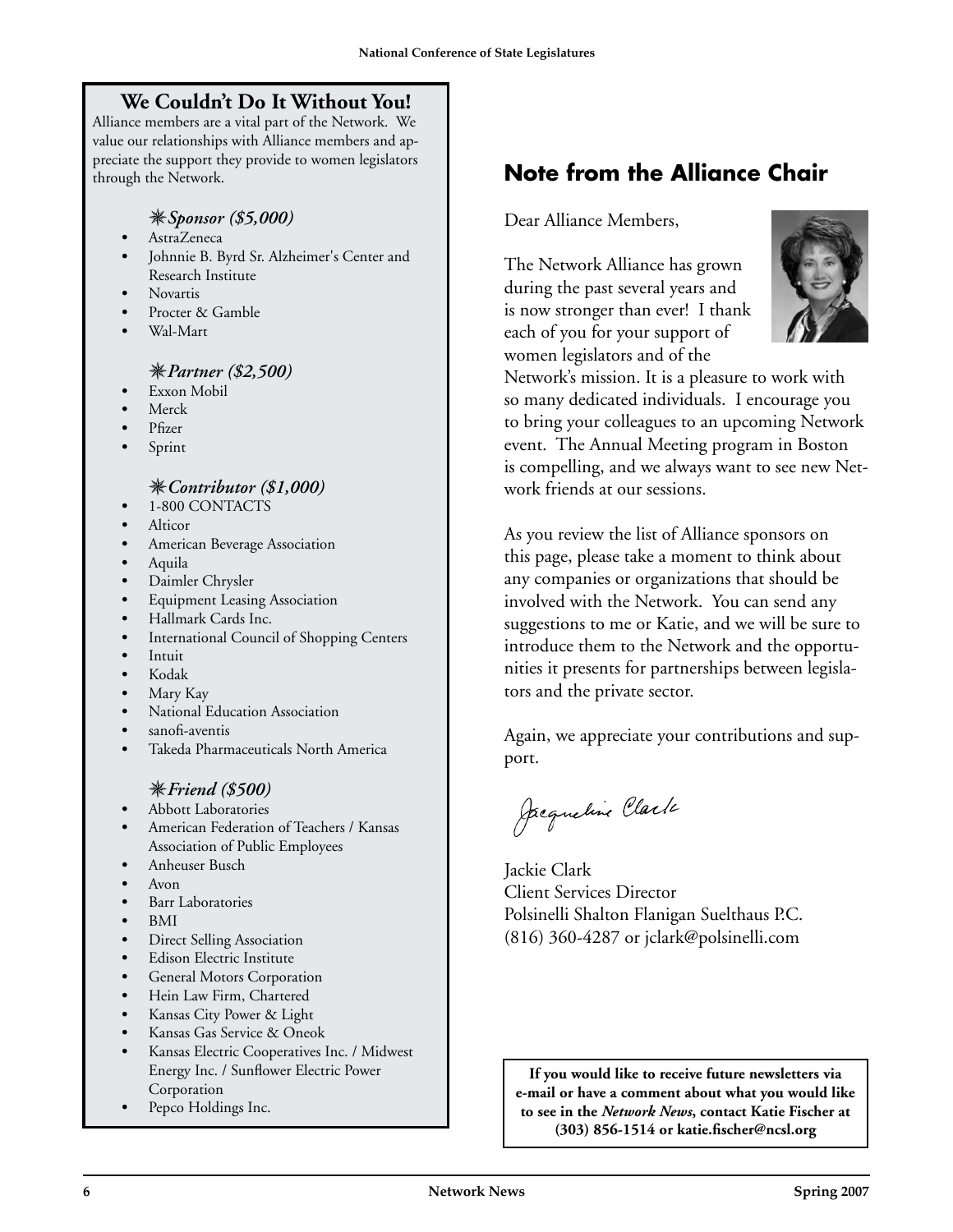## **Sharing Our Views**

*Sharing Our Views provides an opportunity for some of our most dedicated Alliance members to express their perspectives. If you would like to see your company's viewpoint included in the next edition, contact Katie Fischer at (303) 856-1514 or katie.fischer@ncsl.org* 

For nearly three decades, AstraZeneca has offered drug assistance programs side by side with its medicines. In 2006, through the AstraZeneca drug assistance



programs, AstraZeneca provided more than \$407 million in savings to more than 530,000 U.S. and Puerto Rico patients who had no drug coverage. In November 2006, AstraZeneca announced new programs for people who are having difficulty paying for their medicines by expanding eligibility to people with incomes up to 300 percent of the federal poverty level. With this expansion of eligibility, AstraZeneca's programs now also can directly help some middle class people in addition to those with lower incomes

AstraZeneca programs generally provide assistance to people of all ages who lack drug coverage. For people in Medicare Part D, AstraZeneca now offers a separate program. People with drug coverage who are experiencing financial hardship also may apply to the programs and may be considered for eligibility through appeal.

Expanding the number of people who will be able to obtain AstraZeneca's medicines for free or at significant savings is part of AstraZeneca's overall effort to ensure company support of people who are having difficulty accessing and affording their treatments. In addition to providing medicines free of charge or at a savings, many of the AstraZeneca programs provide one-onone education and information to help individuals with accessing whichever medicines their doctor recommends, even if they are made by another manufacturer.

People who need information can call (800) 424- 3727 or visit www.astrazeneca-us.com/drugassistance. Patients also can call 1-800-azandme or visit www. azandme.com for detailed information about all of AstraZeneca's assistance programs.

## Helping Patients…….. ( NOVARTIS

*There is nothing more satisfying than having a positive effect on another human being.* 

Novartis has a long history of providing assistance; focusing on individual patients who ask directly for our help, by providing support through our "free clinic" program, which provides access to medications in a local community setting. We are also proud to be a founding member of Together Rx Access, a prescription savings card created by 10 pharmaceutical companies to help uninsured individuals and families gain access to meaningful savings on prescription products. The Together Rx Access™ Card is free to get and free to use. (800) 444-4106; www.TogetherRxAccess.com.

The focus of Novartis' Patient Assistance Programs (PAP) is to provide access to medicines for those most in need. This is accomplished through our own programs (800-277-2254; www.pap.novartis.com), which resulted in approximately \$200 million of medicines provided free-of-charge in 2006 and through collaborations such as the Partnership for Prescription Assistance (PPA), which has connected more than 3.5 million lower-income uninsured/underinsured patients to assistance programs (www.pparx.org).

Novartis also receives the most heartwarming thanks. An unusual, delicious one was received from a Louisiana patient who wrote, "I want to share some of my recipes with your employees because saying thank you is hardly enough to show my appreciation," and she sent us her very own recipes for Fisherman's Jambalaya and Shrimp Creole!

Barbara Kennedy Vice President, Access and Advocacy Public Affairs Novartis Pharmaceutical Corporation

*Opinions expressed on this page are those of the authors; NCSL and the Network do not endorse the views on this page.*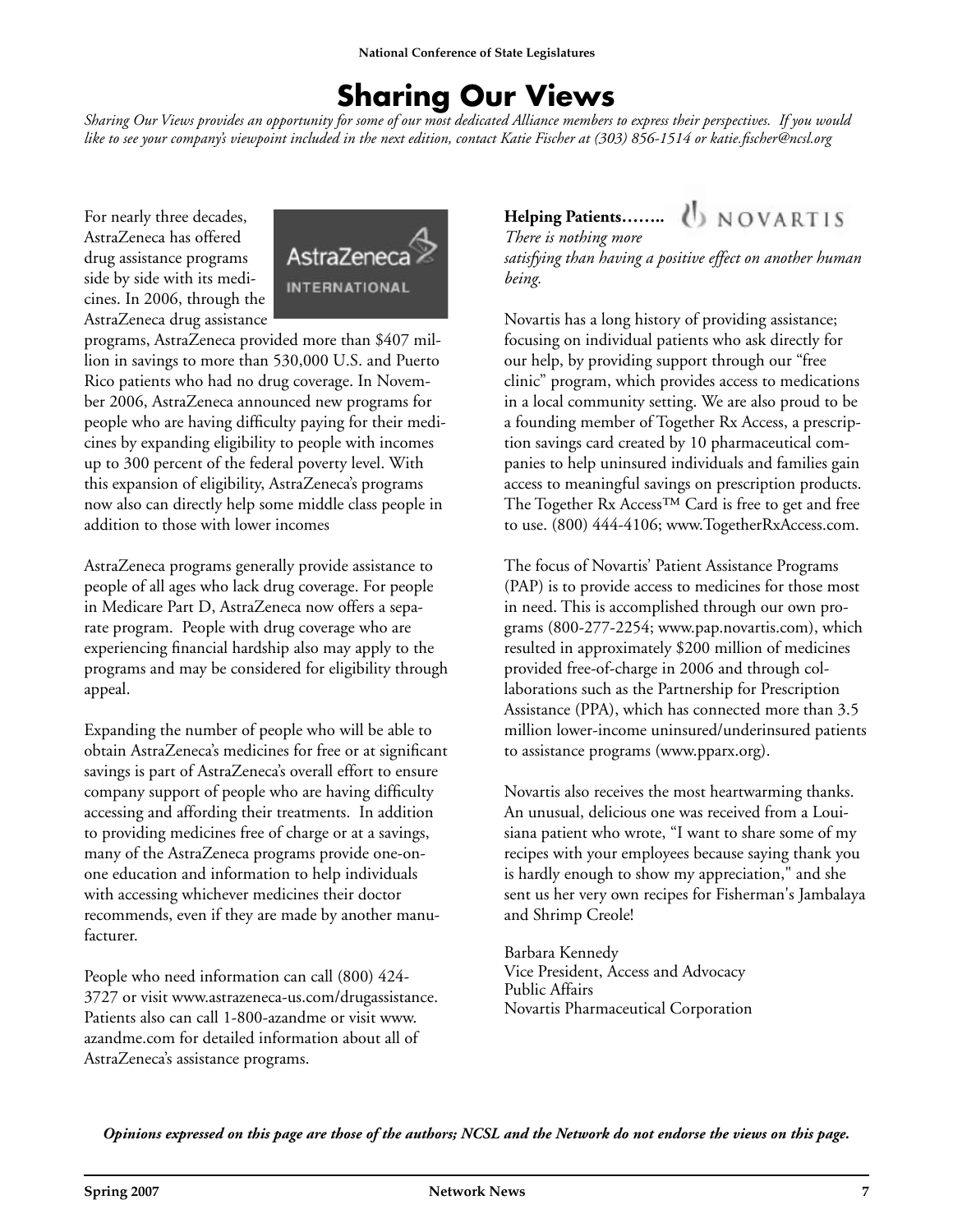# **Sharing Our Views**

P&G and its employees have a long-standing commitment to being good neighbors in places where we do business around



Live, Learn and Thrive

the world. We show our commitment through both financial support and volunteerism.

P&G is committed to improving life for children in need, from birth to age 13, through our global cause-P&G Live, Learn and Thrive™. We do this by building on P&G's range of competencies, products and existing programs to help children in need live, by ensuring they have a healthy start; provide access to educational facilities, tools and programs that enhance their ability to learn; and provide access to programs that build self-esteem and skills for life so they can thrive. In the first year of P&G's cause, we have partnered with like-minded organizations to reach more than 40 million children with Live, Learn and Thrive programs.



**Wal-Mart Works to Improve Health** 



**Care for Working Families** *By Linda Dillman, Executive Vice President, Risk Management, Benefits and Sustainability, Wal-Mart Stores Inc.*

At Wal-Mart, we're in a unique position to reach millions of American women, from the 137 million customers who visit our stores every week to our 1.3 million associates, most of whom are women. We know that one of their top concerns is health care, so we're doing our part to improve health care for women and their families–those who work here and those who shop here.

Our customers have saved millions through our \$4 generic prescription drug program. We continue to house in-store clinics that provide convenient, affordable care for basic services. We're also proud to partner with Speaking of Women's Health to host informational health events for our customers and associates.

We also have expanded access to our health plans. Both full- and part-time associates–and their children– can become eligible for individual coverage for as little as \$23 per month. Cost for children is only 50 cents more per day.

Even though 90 percent of our associates have some form of health coverage, we know the overall health care system fails too many people. The uninsured epidemic keeps growing, and costs keep rising. That's why Wal-Mart joined leaders in business, government, labor and public policy on the "Better Health Care Together" coalition, which is dedicated to making quality, affordable health care accessible to all Americans by 2012.

We take very seriously the trust millions of working American women place in Wal-Mart. Therefore, we will continue to work hard to find affordable, accessible health solutions for our associates, customers and their families, and to lead important discussions about helping America achieve a better health care system.

*Opinions expressed on this page are those of the authors; NCSL and the Network do not endorse the views on this page.*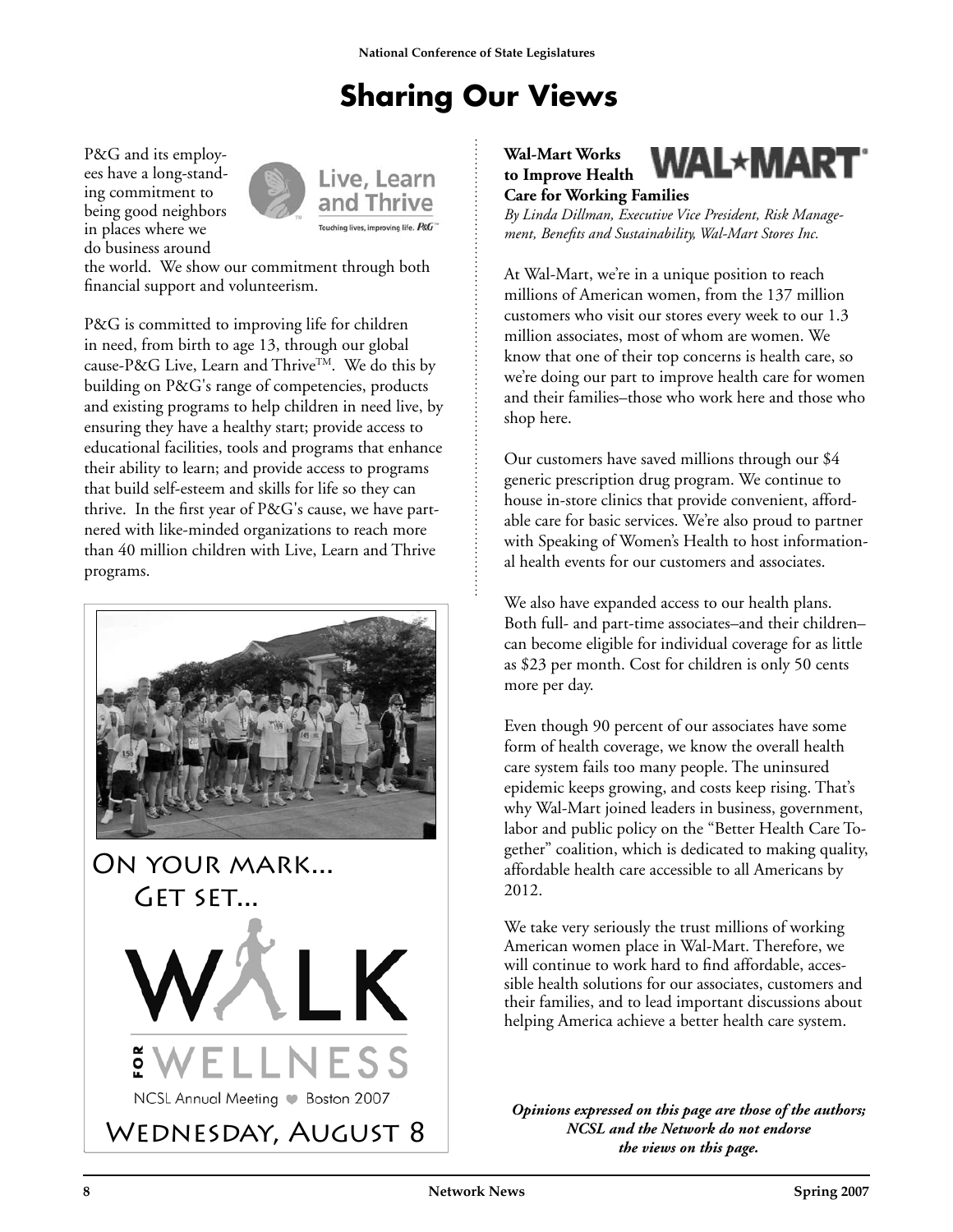## **Meet YOUR Board.**



President Representative Annie Kuether (D) Kansas



Vice-President Representative Sheryl Allen (R) Utah



Past President Senator Liane Sorenson (R) Delaware

#### **Eastern Regional Members**

*Republican Position*

*Vacant*

Representative Marie Lopez Kirkley-Bey (D) **Connecticut** 



#### **Western Regional Members**

Representative Elsie Arntzen (R) Montana



#### **Midwestern Regional Members**



Representative Fran Amos (R) Michigan

Representative Peggy Welch (D) Indiana





Representative Helen Giddings (D) Texas

Representative Cecily Hill Georgia





# **At-Large Members**

Representative Dori Connor (R) Delaware

Representative Linda Lopez (D) Arizona



#### **NOBEL Representative**



Senator Diana E. Bajoie (D) Louisiana

More about the Network Executive Board is available at www.ncsl.org/ programs/wln/officers2006- 2007.htm.

# *We need you!*

The Women's Legislative Network Advisory Council has vacancies in several states. (See chart on page 10.) Advisory Council members serve as liaisons between their states and the Network. The Network Advisory Council strives to be politically and geographically balanced. If you are interested in serving on the advisory council or you would like to nominate a fellow legislator, please send nominations to wln-info@ncsl.org. For more information, visit the Network Advisory Council Web page: http://www. ncsl.org/wln/AdvBoard06.htm.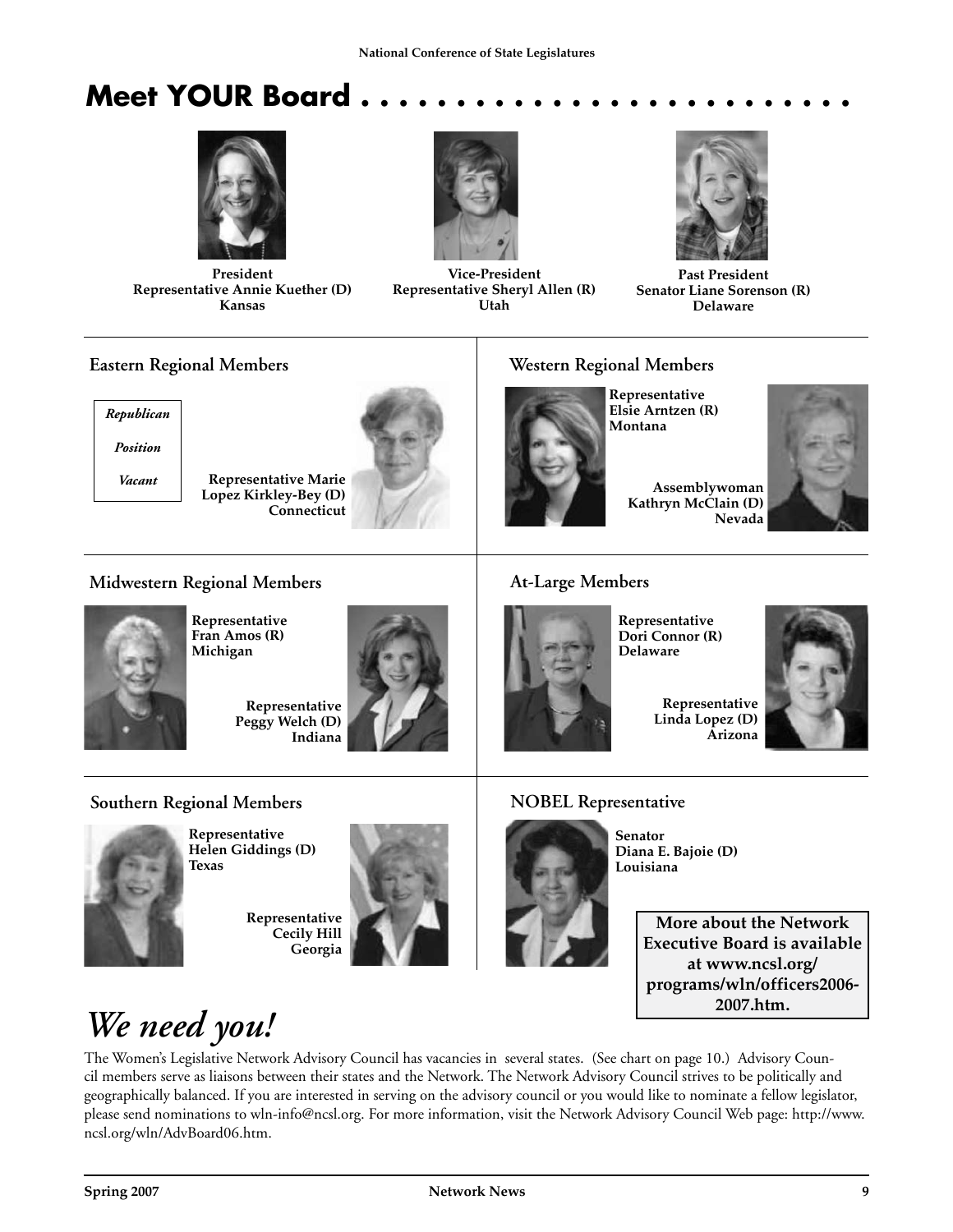#### **Women's Legislative Network of NCSL** *Advisory Council (2006-2007)*

| State         | Title/Name                                  | Party          |
|---------------|---------------------------------------------|----------------|
| Alabama       | VACANT                                      | R              |
| Alabama       | Rep. Laura Hall                             | D              |
| Alaska        | Sen. Bettye Davis                           | D              |
| Alaska        | Sen. Lesil McGuire                          | R              |
| Arizona       | Rep. Lena Saradnik                          | D              |
| Arizona       | VACANT                                      | R              |
| Arkansas      | Rep. Betty Pickett                          | D              |
| Arkansas      | Rep. Shirley Walters                        | R              |
| California    | Assy. Betty Karnette                        | D              |
| California    | VACANT                                      | R              |
| Colorado      | Rep. Alice Borodkin                         | D              |
| Colorado      | VACANT                                      | R              |
| Connecticut   | Sen Andrea Stillman                         | D              |
| Connecticut   | VACANT                                      | R              |
| Delaware      | Sen. Patricia Blevins                       | D              |
| Delaware      | Rep. Nancy Wagner                           | R              |
| Florida       | Rep. Joyce Cusack                           | D              |
| Florida       | VACANT                                      | R              |
| Georgia       | Rep. Sharon Beasley-Teague                  | D              |
| Georgia       | <b>VACANT</b>                               | R              |
| Hawaii        | Sen. Suzanne Chun Oakland                   | D              |
| Hawaii        | Rep. Colleen Meyer                          | R              |
| Idaho         | Rep. Donna Boe                              | D              |
| Idaho         | Rep. Maxine Bell                            | R              |
| Illinois      | Rep. Barbara Flynn Currie (Majority Leader) | D              |
| Illinois      | Rep. Elizabeth Coulson                      | R              |
| Indiana       | Rep. Terri Austin                           | D              |
| Indiana       | Sen. Connie Lawson (Majority Leader)        | R              |
| Iowa          | Rep. Pam Jochum                             | D              |
| Iowa          | VACANT                                      | R              |
| Kansas        | Rep. Barbara Ballard                        | D              |
| Kansas        | Sen. Barbara Allen                          | R              |
| Kentucky      | Rep. Joni L. Jenkins                        | D              |
| Kentucky      | Rep. Susan Westrom                          | D              |
| Kentucky      | Sen. Elizabeth Tori                         | R              |
| Louisiana     | <b>VACANT</b>                               | D              |
| Louisiana     | Rep. Kay Kellogg Katz                       | $\overline{R}$ |
| Maine         | Rep. Hannah Pingree                         | D              |
| Maine         | Rep. Roberta Muse                           | R              |
| Maryland      | Sen. Delores Kelley                         | D              |
| Maryland      | Del. Shirley Nathan-Pulliam                 | D              |
| Massachusetts | Rep. Marie St. Fleur                        | D              |
| Massachusetts | Rep. Mary Rogeness                          | R              |
| Michigan      | Sen. Martha G. Scott                        | D              |
| Michigan      | VACANT                                      | R              |
| Minnesota     | Rep. Nora Slawik                            | D              |
| Minnesota     | Rep. Kathy Tingelstad                       | R              |
| Mississippi   | Rep. Jessica Upshaw                         | R              |
| Mississippi   | Sen. Alice Harden                           | D              |
| Missouri      | <b>VACANT</b>                               | D              |
| Missouri      | Rep. Kathlyn Fares                          | R              |
| Montana       | Sen. Trudi Schmidt                          | D              |
| Montana       | Rep. Janna Taylor                           | R              |

| State          | Title/Name                     | Party        |
|----------------|--------------------------------|--------------|
| Nebraska       | Sen. Vickie McDonald           | Х            |
| Nebraska       | Sen. DiAnna Schimek            | X            |
| Nevada         | <b>VACANT</b>                  | D            |
| Nevada         | <b>VACANT</b>                  | R            |
| New Hampshire  | Rep. Marjorie Smith            | D            |
| New Hampshire  | Rep. Phyllis Katsakiores       | R            |
| New Jersey     | Sen. Nia Gill                  | D            |
| New Jersey     | Assy. Loretta Weinberg         | D            |
| New Mexico     | Rep. Patricia Lundstrom        | D            |
| New Mexico     | Rep. Jeannette Wallace         | R            |
| New York       | Assy. Barbara Clark            | D            |
| New York       | <b>VACANT</b>                  | R            |
| North Carolina | Rep. Beverly Earle             | D            |
| North Carolina | Rep. Julia Craven Howard       | R            |
| North Dakota   | Rep. Nancy Johnson             | R            |
| North Dakota   | Rep. Lois Delmore              | D            |
| Ohio           | Sen. Teresa Fedor              | D            |
| Ohio           | <b>VACANT</b>                  | R            |
| Oklahoma       | <b>VACANT</b>                  | D            |
| Oklahoma       | <b>VACANT</b>                  | R            |
| Oregon         | Sen. Margaret Carter           | D            |
| Oregon         | Rep. Donna Nelson              | R            |
| Pennsylvania   | <b>VACANT</b>                  | D            |
| Pennsylvania   | <b>VACANT</b>                  | R            |
| Puerto Rico    | Sen. Luz Z Arce-Ferrer         | N            |
| Puerto Rico    | Sen. Velda Gonzalez-de Modesti | $\mathbf{P}$ |
| Rhode Island   | <b>VACANT</b>                  | R            |
| Rhode Island   | <b>VACANT</b>                  | D            |
| South Carolina | Rep. Gilda Cobb-Hunter         | D            |
| South Carolina | Sen. Linda Short               | D            |
| South Dakota   | Rep. Margaret Gillespie        | D            |
| South Dakota   | Rep. Joni Cutler               | R            |
| Tennessee      | <b>VACANT</b>                  | D            |
| Tennessee      | Rep. Beth Halteman Harwell     | R            |
| Texas          | Rep. Ruth McClendon            | D            |
| Texas          | Rep. Linda Harper-Brown        | R            |
| Utah           | Rep. Karen Morgan              | D            |
| Utah           | VACANT                         | R            |
| Vermont        | VACANT                         | D            |
| Vermont        | <b>VACANT</b>                  | R            |
| Virginia       | Sen. Yvonne Miller             | D            |
| Virginia       | Sen. Patricia Ticer            | D            |
| Virginia       | Sen. Mary Margaret Whipple     | D            |
| Washington     | Sen. Karen Fraser              | D            |
| Washington     | VACANT                         | R            |
| West Virginia  | Del. Bonnie Brown              | D            |
| West Virginia  | Sen. Donna Boley               | R            |
| Wisconsin      | VACANT                         | D            |
| Wisconsin      | VACANT                         | R            |
| Wyoming        | VACANT                         | D            |
| Wyoming        | Rep. Rosie Berger              | R            |

*Names that are italicized are legislators who have been nominated to serve on the Network Advisory Council, but have not been confirmed by the Network Executive Board.*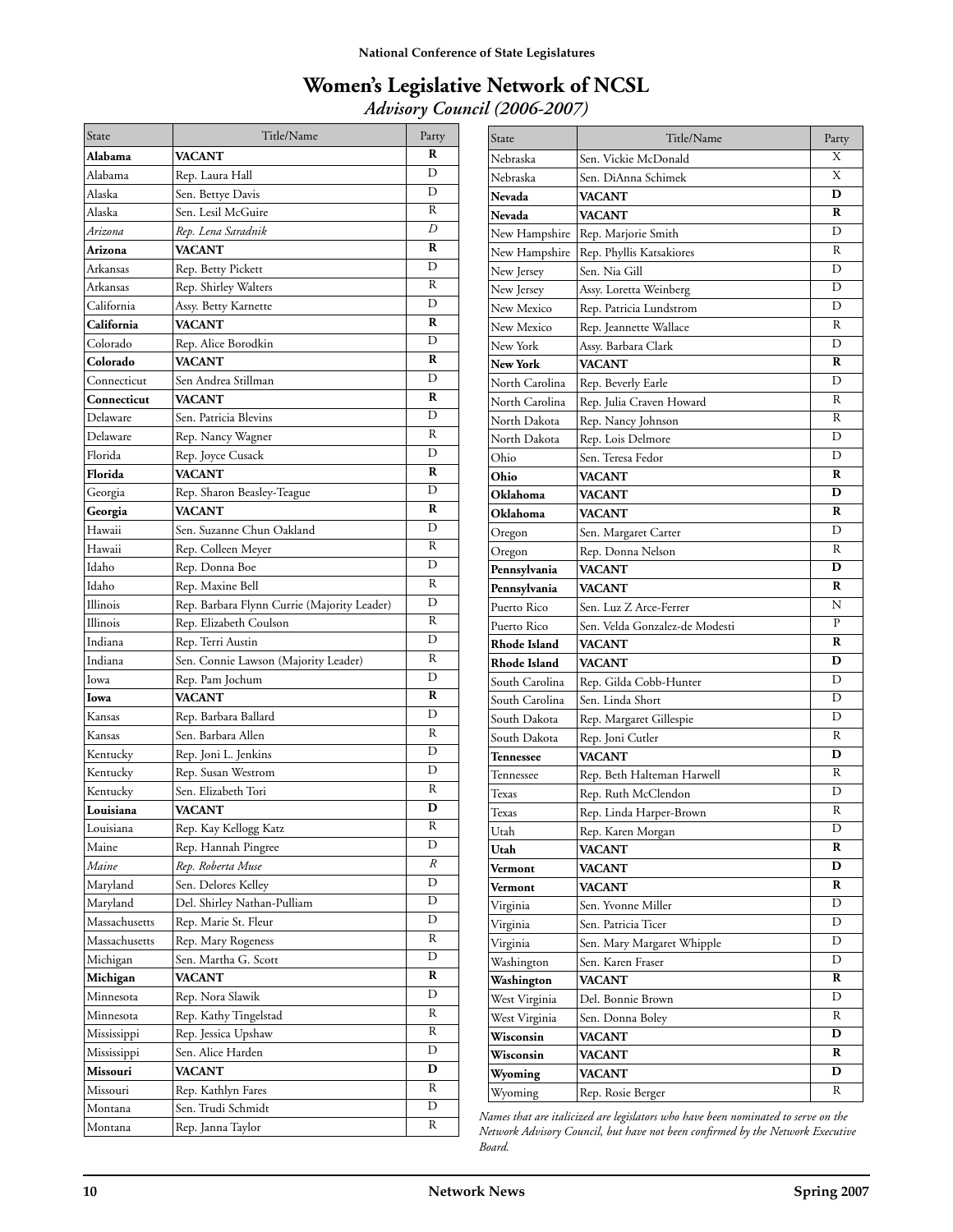## **WINGS Announcements**

Women in Informal Networking Groups (WINGS) is an interactive network of national organizations that serve women legislators in a variety of capacities. These organizations have joined to share information and resources and to work together on leadership, education, training and development to empower legislative women throughout the nation. Participating organizations include:

- Center for American Women and Politics (http://www.cawp.rutgers.edu)
- Center for Policy Alternatives (http://www.stateaction.org)
- Center for Women Policy Studies (http://www.centerwomenpolicy.org)
- National Order of Black Elected Legislative Women (http://www.nobelwomen.org)
- National Women's Political Caucus (http://www.nwpc.org)
- Women in Government (http://www.womeningovernment.org)
- The Women Legislators' Lobby (http://www.willwand.org)
- Women's Legislative Network of NCSL (http://www.ncsl.org/wln/)

#### **Announcement from WiLL**

WiLL is thrilled to announce the recent delivery of its annual Federal Budget Letter to members of Congress with an astounding 262 signatures from



women state legislators in all 50 states! A special "congratulations" goes to the following state directors for extraordinary efforts in their own legislative bodies: Sen. Nancy Sullivan and Rep. Marilyn Canavan of Maine, gathering 26 signatures; Sen. Gloria Butler and Rep. Roberta Abdul-Salaam of Georgia, bringing in 22 signatures; Sen. Sandy Pappas and Rep. Phyllis Kahn of Minnesota, with 21 signatures (view the letter at www.willwand.org).

The upcoming 2007 WAND/WiLL National Conference, "Women at the Table of Power," will be held September 30 – October 2 in Washington, D.C. The conference brings in hundreds of women state legislators and community leaders for issue briefings and trainings with leading policy experts and members of Congress. The conference culminates in a day of lobbying on Capitol Hill. The topics covered include the federal budget, running for office and message training. The conference also honors women leaders such as Former Attorney General Janet Reno, Ambassador Carol Mosley Braun, and Helen Thomas. Visit www.willconference.org for more information. For additional updates about WiLL activities, visit www.willwand.org.

#### **The Center for Women Policy Studies**

**Foreign Policy Institute for State Legislators 2007:** The seventh Institute is scheduled for Sept. 16-20, 2007, in Washington, D.C. Applications will be sent to all state legislators who are members of the National Honor Roll of State

Legislators. The Institute educates state



legislators on the effects of U.S. foreign policy on women worldwide and includes meetings with members of Congress and State Department officials.

**GlobalPOWER 2007:** The Center's newest program, GlobalPOWER (Partnership Of Women Elected/Appointed Representatives), brings together women members of Parliament and Ministry leaders with state legislators to create sustainable partnerships to combat international trafficking of women and girls worldwide. The second annual Global-POWER program (May 6-11, 2007, in Washington, D.C.) included 10 women Members of Parliament from nine countries and four U.S. women state legislators who have graduated from the Foreign Policy Institute.

**The Center at NCSL in Boston:** The Center will convene its two annual sessions—one on reproductive rights and justice as and one on international trafficking of women and girls into the USA. A special session will highlight plans for the Center's new National Task Force of State Legislators on the Women's HIV/AIDS Epidemic in the USA. For more information, contact Leslie R. Wolfe at LWolfe@ centerwomenpolicy.org or Amy Bain at ABain@centerwomenpolicy.org

#### **Women In Government Launches Medicare Preventive Services Policy Resource Center**

Women In Government announces the opening of the Medicare Preventive Services Policy Resource Center, dedicated to identifying specific policy issues related to Medicare's disease prevention and early detection services. The Resource Center will educate women state legislators about Medicare Preventive Services and specific health issues such as cardiovascular disease. Educational and policy resources on Medicare Preventive Services will be available to women state legislators at our regional conferences and the Resource Center's website at www.womeningovernment.org/Medicare. The Resource Center also encourages partnerships



between women state legislators and key stakeholders to address policy issues related to preventive services offered by the Medicare program. For more information about the Medicare Preventive Services Policy Resource Center, contact us at (888) 333-0164.